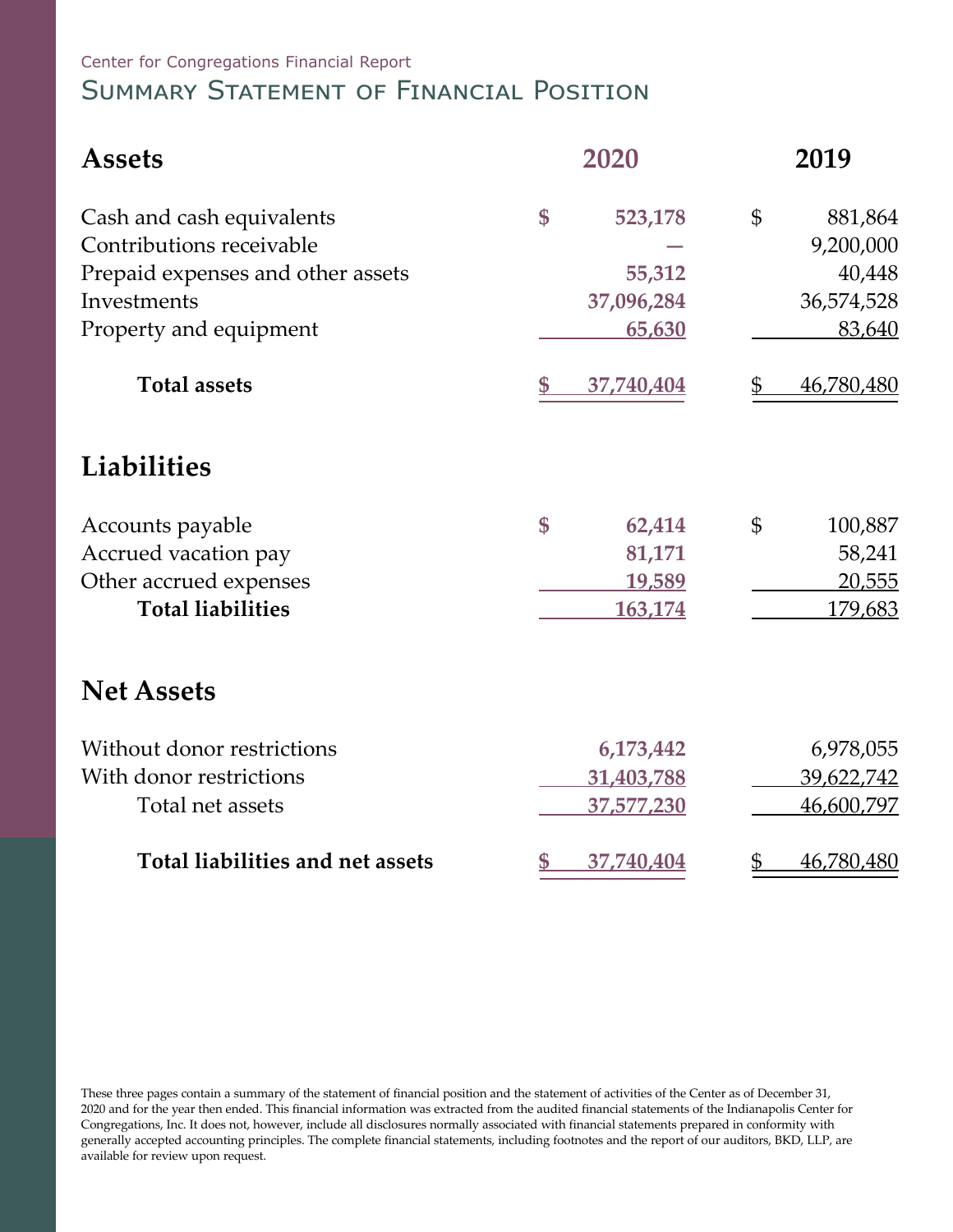### Center for Congregations Financial Report

## SUMMARY STATEMENT OF ACTIVITIES 2020

|                                                | 2020         |                                             |                                          |                      |              |                   |
|------------------------------------------------|--------------|---------------------------------------------|------------------------------------------|----------------------|--------------|-------------------|
|                                                |              | <b>Without Donor</b><br><b>Restrictions</b> | <b>With Donor</b><br><b>Restrictions</b> |                      | <b>Total</b> |                   |
| <b>Revenues and Other Support</b>              |              |                                             |                                          |                      |              |                   |
| Contributions                                  | \$           |                                             | \$                                       | 8,000,000 \$         |              | 8,000,000         |
| Return of grant funds                          |              |                                             |                                          | 88,141               |              | 88,141            |
| <b>Educational events</b>                      |              | 9,705                                       |                                          |                      |              | 9,705             |
| Interest and dividends                         |              | 659,202                                     |                                          |                      |              | 659,202           |
|                                                |              | 668,907                                     |                                          | 8,088,141            |              | 8,757,048         |
| Net assets released from restrictions          |              | 16,307,095                                  |                                          | (16, 307, 095)       |              |                   |
| Total revenues and other support               |              | 16,976,002                                  |                                          | (8,218,954)          |              | 8,757,048         |
| <b>Expenses and Losses</b>                     |              |                                             |                                          |                      |              |                   |
| <b>Resource Consulting</b>                     |              | 915,011                                     |                                          |                      |              | 915,011           |
| Resource Discovery/Dissemination               |              | 220,312                                     |                                          |                      |              | 220,312           |
| Education                                      |              | 1,101,031                                   |                                          |                      |              | 1,101,031         |
| <b>Resource Grants</b>                         |              | 1,663,807                                   |                                          |                      |              | 1,663,807         |
| Major Grant Initiative                         |              | 686,173                                     |                                          |                      |              | 686,173           |
| Congregational Learning/Evaluation             |              | 319,940                                     |                                          |                      |              | 319,940           |
| Connect Through Tech                           |              | 11,836,082                                  |                                          |                      |              | 11,836,082        |
| Total program services                         |              | 16,742,356                                  |                                          |                      |              | 16,742,356        |
| Management and general                         |              | <u>1,315,412</u>                            |                                          |                      |              | <u>1,315,412</u>  |
| Total expenses                                 |              | 18,057,768                                  |                                          |                      |              | 18,057,768        |
| <b>Change in Net Assets Before Other Gains</b> |              | (1,081,766)                                 |                                          | (8,218,954)          |              | (9,300,720)       |
| Realized/unrealized investment gains           |              | 277,153                                     |                                          |                      |              | 277,153           |
| <b>Change in Net Assets</b>                    |              | (804, 613)                                  |                                          | (8,218,954)          |              | (9,023,567)       |
| Net Assets, Beginning of Year                  |              | 6,978,055                                   |                                          | 39,622,742           |              | 46,600,797        |
| Net Assets, End of Year                        | $\mathbb{S}$ | <u>6,173,442 \$</u>                         |                                          | <u>31,403,788 \$</u> |              | <u>37,577,230</u> |